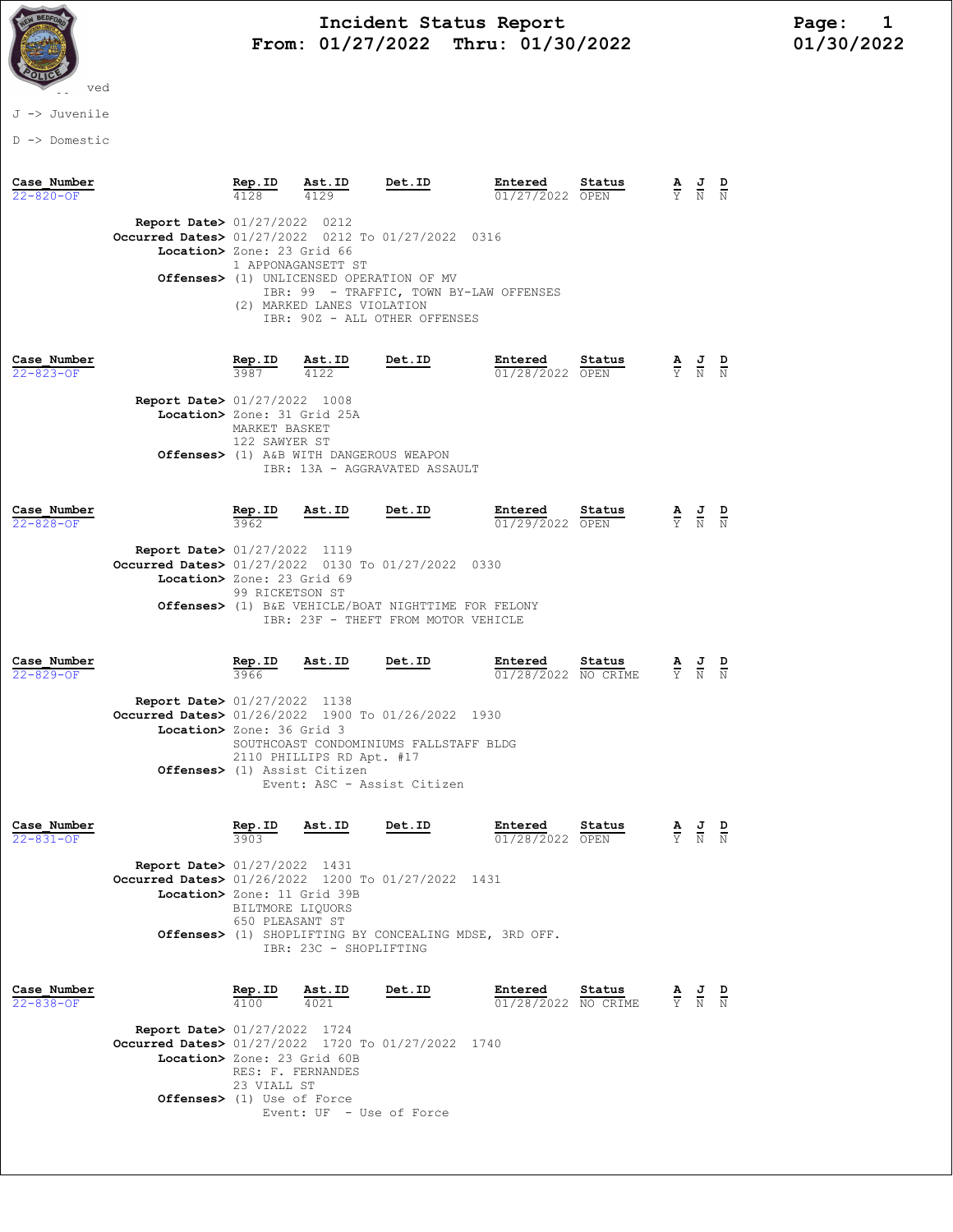## A -> Approved

#### J -> Juvenile

D -> Domestic

| Case Number<br>$22 - 844 - OF$ |                                                                                                                             | Rep.ID                                              | Ast.ID                                                                                                  | Det.ID                                                                                                                                                 | Entered<br>01/28/2022 OPEN     | Status         | $rac{\mathbf{A}}{\mathbf{Y}}$   | $\frac{d}{N}$               |                                 |
|--------------------------------|-----------------------------------------------------------------------------------------------------------------------------|-----------------------------------------------------|---------------------------------------------------------------------------------------------------------|--------------------------------------------------------------------------------------------------------------------------------------------------------|--------------------------------|----------------|---------------------------------|-----------------------------|---------------------------------|
|                                | Report Date> 01/27/2022 2338<br>Location> Zone: 23 Grid 65<br>Offenses> $(1)$ A&B                                           | $(2)$ $A\&B$                                        | FORMER CLIFTEX BUILDING<br>50 RUTH ST Apt. #3<br>IBR: 13B - SIMPLE ASSAULT<br>IBR: 13B - SIMPLE ASSAULT |                                                                                                                                                        |                                |                |                                 |                             |                                 |
| Case Number<br>$22 - 846 - OF$ | <b>Report Date&gt; 01/28/2022 0334</b><br>Location> Zone: 13 Grid 27D                                                       | Rep.ID<br>4088                                      | Ast.ID<br>4112<br>59 WILLOW ST Apt. #2E<br><b>Offenses&gt;</b> (1) Accidental Overdose                  | Det.ID<br>Event: AO - Accidental Overdose                                                                                                              | Entered<br>01/28/2022 NO CRIME | Status         | $\frac{\mathbf{A}}{\Upsilon}$   | $\frac{J}{N}$               |                                 |
| Case Number<br>$22 - 847 - OF$ | <b>Report Date&gt; 01/28/2022 0429</b><br>Location> Zone: 33 Grid 15A                                                       | Rep.ID<br>4134<br>104 IRVINGTON ST                  | Ast.ID<br>(2) UNINSURED MOTOR VEHICLE                                                                   | Det.ID<br>Offenses> (1) UNREGISTERED MOTOR VEHICLE ON PUBLIC WAY<br>IBR: 99 - TRAFFIC, TOWN BY-LAW OFFENSES<br>IBR: 99 - TRAFFIC, TOWN BY-LAW OFFENSES | Entered<br>01/28/2022 OPEN     | Status         | $\overline{Y}$                  | $\frac{1}{N}$               | $\frac{\mathbf{D}}{\mathbf{N}}$ |
| Case Number<br>$22 - 855 - 0F$ | <b>Report Date&gt; 01/28/2022 1101</b><br>Occurred Dates> 01/28/2022 1101 To 01/28/2022 1130<br>Location> Zone: 12 Grid 46B | Rep.ID<br>3981<br>BESEN RES.<br>288 MAPLE ST        | Ast.ID<br>Offenses> (1) Open Window or Door                                                             | Det.ID<br>Event: OW - Open Window or Door                                                                                                              | Entered<br>01/28/2022 NO CRIME | Status         | $\frac{\mathbf{A}}{\mathbf{Y}}$ | $\frac{J}{N}$ $\frac{D}{N}$ |                                 |
| Case Number<br>22-857-OF       | Report Date> 01/28/2022 1130<br>Location> Zone: 14 Grid 34A                                                                 | Rep.ID<br>4110<br>705 COUNTY ST                     | Ast.ID<br>PARKER ELEMENTARY SCHOOL<br>Offenses> (1) Suspicious Person                                   | Det.ID<br>Event: SP - Suspicious Person                                                                                                                | Entered<br>01/28/2022 NO CRIME | Status         | $\overline{Y}$                  | $\overline{\text{N}}$       | $\overline{N}$                  |
| Case Number<br>$22 - 859 - OF$ | <b>Report Date&gt; 01/28/2022 1214</b><br>Location> Zone: 31 Grid 24                                                        | Rep.ID<br>3987<br>RES: K. VEENSTRA<br>12 BULLARD ST | Ast.ID                                                                                                  | Det.ID<br><b>Offenses&gt;</b> (1) LEAVE SCENE OF PROPERTY DAMAGE<br>IBR: 99 - TRAFFIC, TOWN BY-LAW OFFENSES                                            | Entered<br>01/28/2022 OPEN     | Status         | $rac{\mathbf{A}}{\mathrm{Y}}$   | $\frac{1}{2}$ $\frac{1}{2}$ |                                 |
| Case Number<br>$22 - 864 - OF$ |                                                                                                                             | Rep.ID<br>3915                                      | Ast.ID                                                                                                  | Det.ID                                                                                                                                                 | Entered<br>01/29/2022          | Status<br>OPEN | $rac{\mathbf{A}}{\mathbf{Y}}$   | $\frac{1}{N}$               | $\frac{D}{N}$                   |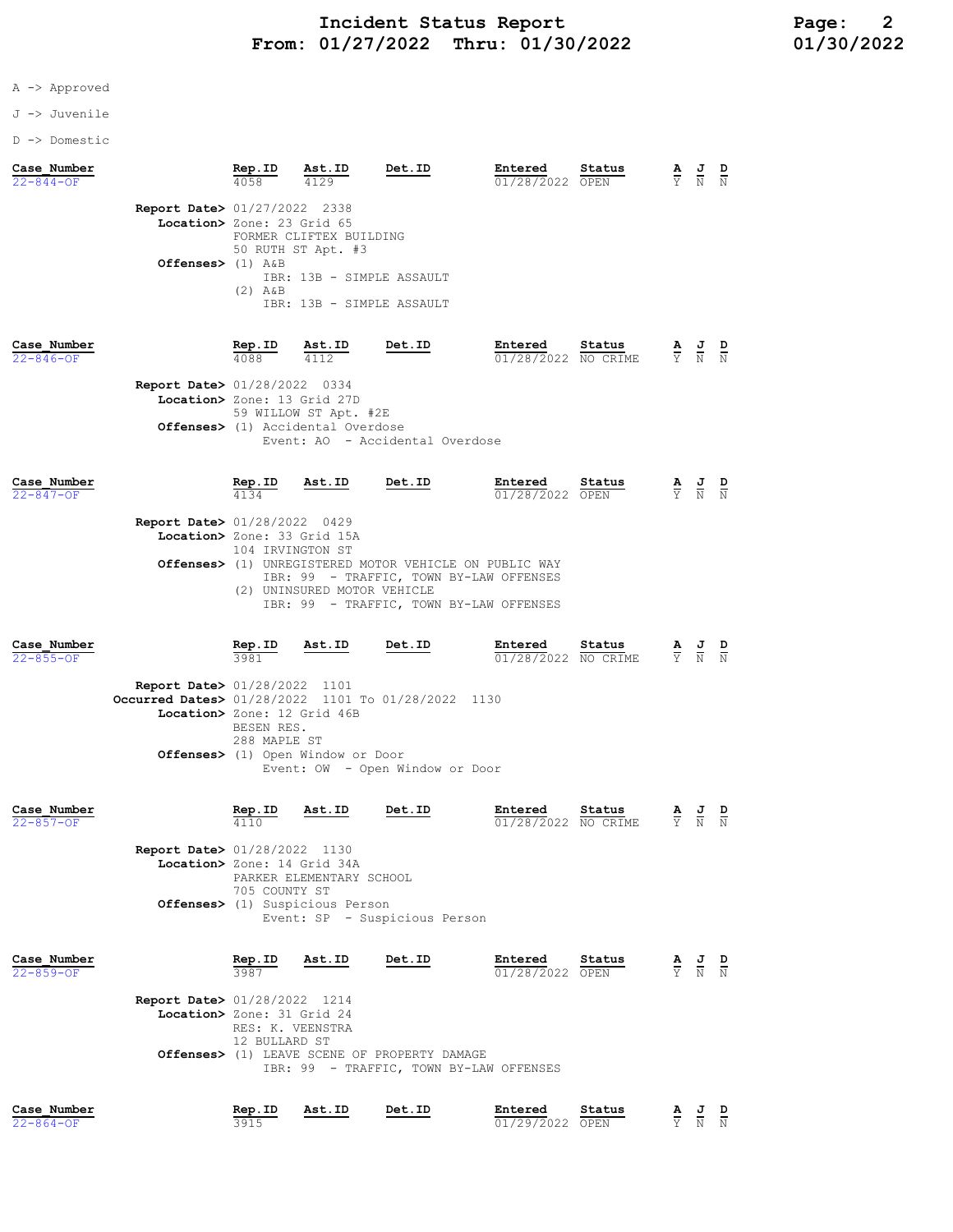A -> Approved

#### J -> Juvenile

D -> Domestic

 Report Date> 01/28/2022 1442 Location> Zone: 33 Grid 11A STOP & SHOP NORTH 1001 KINGS HWY Offenses> (1) SHOPLIFTING BY ASPORTATION IBR: 23C - SHOPLIFTING

| Case Number<br>$22 - 866 - 0F$ |                                                    | Rep.ID<br>4094 | Ast.ID | Det.ID                        | Entered<br>01/28/2022 OPEN                                              | Status | $\overline{\mathbf{A}}$ | 프<br>Y N N | D |
|--------------------------------|----------------------------------------------------|----------------|--------|-------------------------------|-------------------------------------------------------------------------|--------|-------------------------|------------|---|
|                                | <b>Report Date&gt; 01/28/2022 1527</b>             |                |        |                               |                                                                         |        |                         |            |   |
|                                | Occurred Dates> 01/28/2022 1400 To 01/28/2022 1550 |                |        |                               |                                                                         |        |                         |            |   |
|                                | Location> Zone: 35 Grid 21                         |                |        |                               |                                                                         |        |                         |            |   |
|                                |                                                    | 119 SHIRLEY ST |        |                               |                                                                         |        |                         |            |   |
|                                |                                                    |                |        |                               | <b>Offenses&gt;</b> (1) LARCENY UNDER \$1200 SINGLE SCHEME c266 \$30(1) |        |                         |            |   |
|                                |                                                    |                |        | IBR: 90Z - ALL OTHER OFFENSES |                                                                         |        |                         |            |   |
|                                |                                                    |                |        |                               |                                                                         |        |                         |            |   |

| Case Number     |                                                    | Rep.ID | Ast.ID                                        | Det.ID                            | Entered             | Status | A  | J | D |
|-----------------|----------------------------------------------------|--------|-----------------------------------------------|-----------------------------------|---------------------|--------|----|---|---|
| $22 - 869 - OF$ |                                                    | 4053   | 4021                                          |                                   | 01/28/2022 NO CRIME |        | Y. | N | N |
|                 | <b>Report Date&gt; 01/28/2022 1943</b>             |        |                                               |                                   |                     |        |    |   |   |
|                 | Occurred Dates> 01/28/2022 1930 To 01/28/2022 1945 |        |                                               |                                   |                     |        |    |   |   |
|                 | Location> Zone: 21 Grid 59                         |        |                                               |                                   |                     |        |    |   |   |
|                 |                                                    |        | 76 ACUSHNET AVE Apt. #2                       |                                   |                     |        |    |   |   |
|                 |                                                    |        | <b>Offenses&gt;</b> (1) VERBAL ARGUMENT-OTHER |                                   |                     |        |    |   |   |
|                 |                                                    |        |                                               | Event: VA - VERBAL ARGUMENT-OTHER |                     |        |    |   |   |
|                 |                                                    |        |                                               |                                   |                     |        |    |   |   |
| Case Number     |                                                    | Rep.ID | Ast.ID                                        | Det.ID                            | Entered             | Status | AJ |   | D |

| Cuse number<br>$22 - 870 - 0F$ |                                        | $-1$<br>4023 | $-100$                             | -----                         | --------<br>01/28/2022 OPEN | . ບ ບຜ ບ ຜ ວ | $\frac{1}{Y}$ $\frac{1}{N}$ | <u>.</u><br>$\overline{\mathbb{N}}$ |
|--------------------------------|----------------------------------------|--------------|------------------------------------|-------------------------------|-----------------------------|--------------|-----------------------------|-------------------------------------|
|                                | <b>Report Date&gt; 01/28/2022 1957</b> |              |                                    |                               |                             |              |                             |                                     |
|                                | Location> Zone: 13 Grid 37B            |              | 435 COTTAGE ST Apt. #1             |                               |                             |              |                             |                                     |
|                                |                                        |              | Offenses> (1) HARASSMENT, CRIMINAL | IBR: 90Z - ALL OTHER OFFENSES |                             |              |                             |                                     |
| Case Number                    |                                        | Rep.ID       | Ast.ID                             | Det.ID                        | Entered                     | Status       | AJ                          | D                                   |

|                 |                                                    |                 | -----                                                           |                                      |                                                     |  |  |
|-----------------|----------------------------------------------------|-----------------|-----------------------------------------------------------------|--------------------------------------|-----------------------------------------------------|--|--|
| $22 - 872 - 0F$ |                                                    | 4040            | 3987                                                            |                                      | $\overline{01/28/2022}$ NO CRIME $\overline{Y}$ N N |  |  |
|                 | <b>Report Date&gt; 01/28/2022 2222</b>             |                 |                                                                 |                                      |                                                     |  |  |
|                 | Occurred Dates> 01/28/2022 2215 To 01/28/2022 2300 |                 |                                                                 |                                      |                                                     |  |  |
|                 | Location> Zone: 32 Grid 19                         |                 |                                                                 |                                      |                                                     |  |  |
|                 |                                                    | TABER MILL APTS | 217 DEANE ST Apt. #231<br>Offenses> (1) Natural or Sudden Death | Event: NSD - Natural or Sudden Death |                                                     |  |  |

| Case Number<br>$22 - 873 - 0F$ |                                                                                                                                                                                | Rep.ID<br>4011        | Ast.ID         | Det.ID         | Entered<br>01/29/2022 NO CRIME | Status | $\frac{\mathbf{A}}{\mathbf{Y}}$ $\frac{\mathbf{J}}{\mathbf{N}}$                                 | D<br>N |
|--------------------------------|--------------------------------------------------------------------------------------------------------------------------------------------------------------------------------|-----------------------|----------------|----------------|--------------------------------|--------|-------------------------------------------------------------------------------------------------|--------|
|                                | <b>Report Date&gt; 01/28/2022 2316</b><br>Location> Zone: 13 Grid 29B<br>RES: BARRY COGGESHALL<br>152H DURFEE ST<br>Offenses> (1) Missing Person<br>Event: MP - Missing Person |                       |                |                |                                |        |                                                                                                 |        |
| Case Number<br>$22 - 874 - OF$ | <b>Report Date&gt; 01/28/2022 2329</b>                                                                                                                                         | <u>Rep.ID</u><br>4126 | Ast.ID<br>3748 | Det.ID<br>4038 | Entered<br>01/29/2022 OPEN     | Status | $\frac{\mathbf{A}}{\mathbf{Y}}$ $\frac{\mathbf{J}}{\mathbf{N}}$ $\frac{\mathbf{D}}{\mathbf{N}}$ |        |

| <b>Report Date&gt;</b> 01/28/2022 2329 |  |
|----------------------------------------|--|
| Location> Zone: 31 Grid 24             |  |
| 3 BULLARD ST                           |  |
| Offenses> (1) ROBBERY, ARMED           |  |
| TBR: 120 - ROBBERY                     |  |
| (2) A&B WITH DANGEROUS WEAPON          |  |
|                                        |  |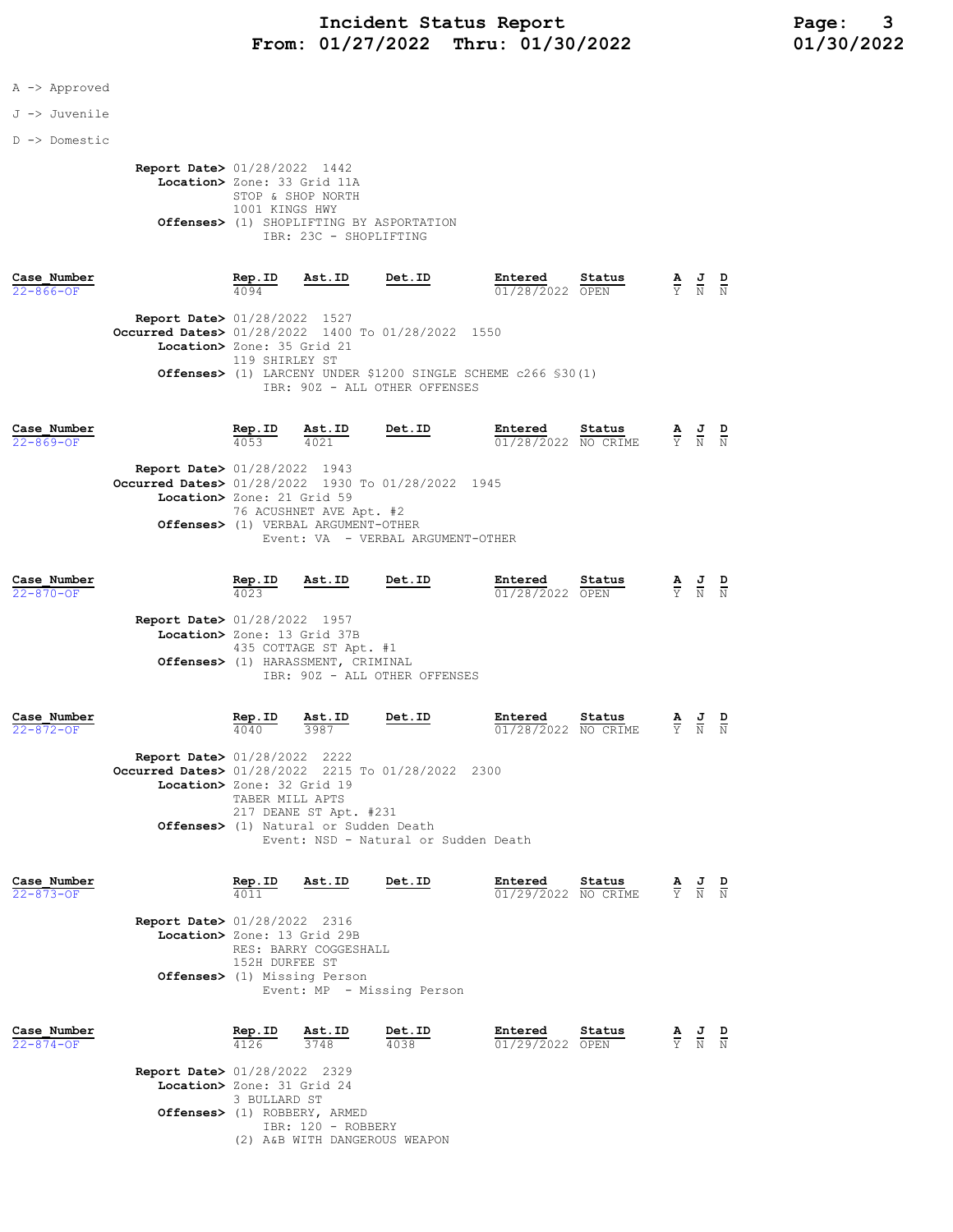## Incident Status Report<br>01/27/2022 Thru: 01/30/2022 01/30/2022 01/30/2022 From:  $01/27/2022$  Thru:  $01/30/2022$

### A -> Approved

J -> Juvenile

D -> Domestic

IBR: 13A - AGGRAVATED ASSAULT

| Case Number<br>$22 - 877 - OF$ |                                                                                                                             | Rep.ID                             | Ast.ID                                                                      | Det.ID                                             | Entered<br>01/29/2022 NO CRIME                                                                                                                         | Status | $\frac{\mathbf{A}}{\mathbf{Y}}$ $\frac{\mathbf{J}}{\mathbf{N}}$ $\frac{\mathbf{D}}{\mathbf{N}}$ |  |
|--------------------------------|-----------------------------------------------------------------------------------------------------------------------------|------------------------------------|-----------------------------------------------------------------------------|----------------------------------------------------|--------------------------------------------------------------------------------------------------------------------------------------------------------|--------|-------------------------------------------------------------------------------------------------|--|
|                                | <b>Report Date&gt; 01/29/2022 0652</b><br>Location> Zone: 33 Grid 12                                                        | CHURCH NBHA<br>336 CHURCH ST       | <b>Offenses&gt;</b> (1) Accidental Overdose                                 | Event: AO - Accidental Overdose                    |                                                                                                                                                        |        |                                                                                                 |  |
| Case Number<br>$22 - 881 - OF$ |                                                                                                                             | Rep.ID<br>3981                     | <u>Ast.ID</u>                                                               | Det.ID                                             | Entered<br>01/29/2022 OPEN                                                                                                                             | Status | $\frac{\mathbf{A}}{\mathbf{Y}}$ $\frac{\mathbf{J}}{\mathbf{N}}$ $\frac{\mathbf{D}}{\mathbf{N}}$ |  |
|                                | <b>Report Date&gt; 01/29/2022 1151</b><br>Occurred Dates> 01/29/2022 1151 To 01/29/2022 1230<br>Location> Zone: 14 Grid 34A | 23 PARKER ST                       |                                                                             | (2) LEAVE SCENE OF PROPERTY DAMAGE                 | <b>Offenses&gt;</b> (1) LICENSE SUSPENDED OR REVOKED, OP MV WITH<br>IBR: 99 - TRAFFIC, TOWN BY-LAW OFFENSES<br>IBR: 99 - TRAFFIC, TOWN BY-LAW OFFENSES |        |                                                                                                 |  |
| Case Number<br>$22 - 882 - 0F$ | <b>Report Date&gt; 01/29/2022 1325</b><br>Location> Zone: 31 Grid 24                                                        | Rep.ID<br>3967                     | <u>Ast.ID</u><br>1290 ACUSHNET AVE                                          | Det.ID<br>Offenses> (1) UNLICENSED OPERATION OF MV | Entered<br>01/29/2022 OPEN<br>IBR: 99 - TRAFFIC, TOWN BY-LAW OFFENSES                                                                                  | Status | $\frac{\mathbf{A}}{\mathbf{Y}}$ $\frac{\mathbf{J}}{\mathbf{N}}$                                 |  |
| Case Number<br>$22 - 885 - OF$ | <b>Report Date&gt; 01/29/2022 1603</b><br>Location> Zone: 14 Grid 36<br>Offenses> (1) Fire                                  | Rep.ID<br>4062<br>1016 PLEASANT ST | <u>Ast.ID</u><br>Event: $F -$ Fire                                          | Det.ID                                             | Entered<br>01/29/2022 NO CRIME                                                                                                                         | Status | $\frac{\mathbf{A}}{\mathbf{Y}}$ $\frac{\mathbf{J}}{\mathbf{N}}$ $\frac{\mathbf{D}}{\mathbf{N}}$ |  |
| Case Number<br>$22 - 889 - OF$ | <b>Report Date&gt; 01/29/2022 2246</b><br>Location> Zone: 13 Grid 30B                                                       | Rep.ID<br>4093<br>543 NORTH ST     | <u>Ast.ID</u><br>CRISIS CENTER NORTH ST<br>Offenses> (1) Medical Assistance | Det.ID<br>Event: MA - Medical Assistance           | Entered<br>01/29/2022 NO CRIME                                                                                                                         | Status | $\frac{\mathbf{A}}{\mathbf{Y}}$ $\frac{\mathbf{J}}{\mathbf{N}}$ $\frac{\mathbf{D}}{\mathbf{N}}$ |  |

| Totals                                                                      |
|-----------------------------------------------------------------------------|
| Open Incident Cases: 13<br>Open Arrest Cases: 0<br>Closed Incident Cases: 0 |
| Closed Arrest Cases: 0                                                      |
| Incidents Closed By Arrest: 0<br>Suspended Cases: 0                         |
| Unfounded Cases: 0<br>No Crime Cases: 11                                    |